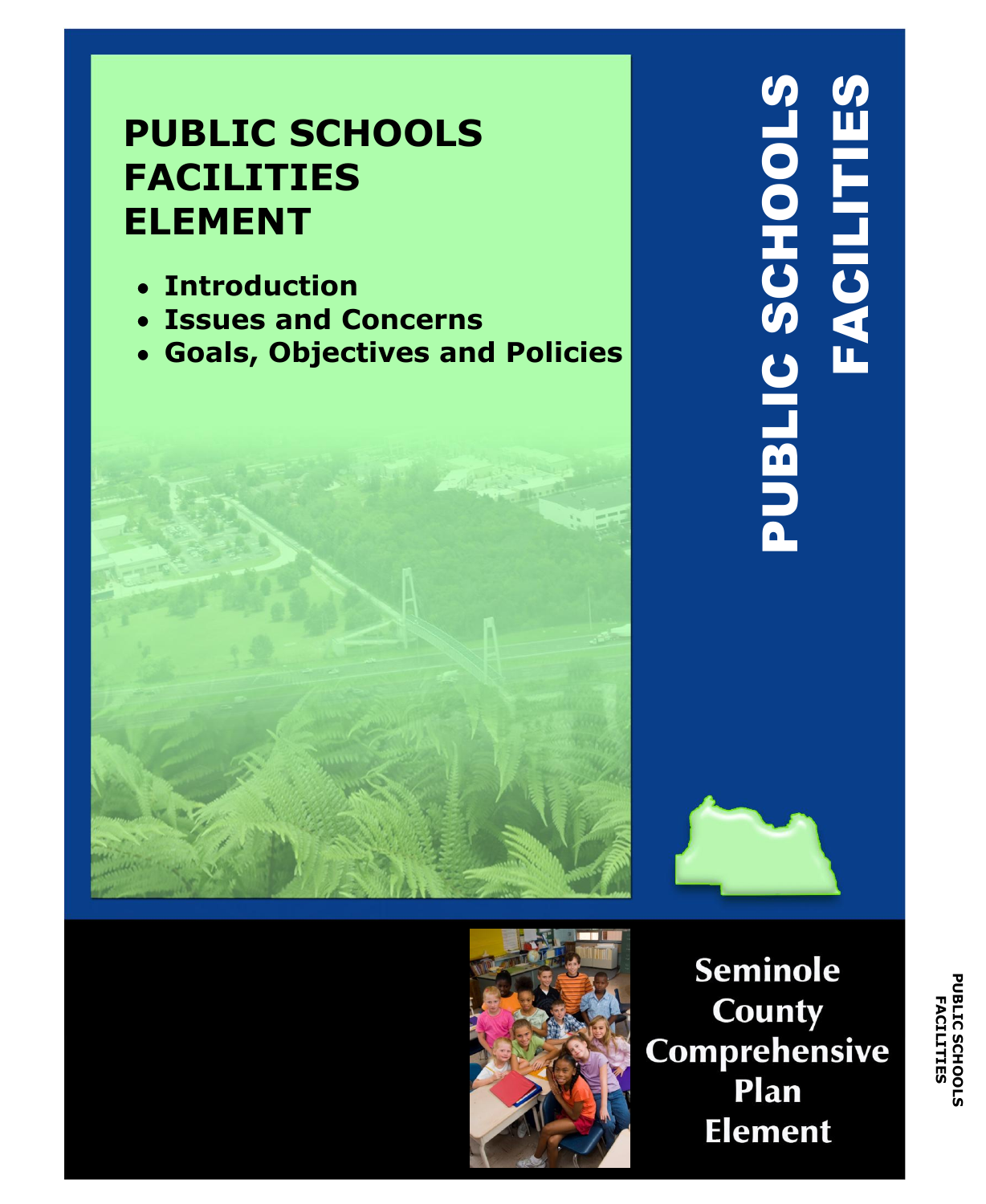

# **PUBLIC SCHOOL FACILITIES ELEMENT INTRODUCTION**

The Public Schools Facility Element includes objectives and policies to support the provision of public school facilities in a timely manner. The Board of County Commissioners does not have the authority to directly provide school facilities, but is required by State Law to work with the Seminole County School Board to address the coordination of public school facility planning with land use planning and development approvals.

Legislation enacted by the 2005 Florida Legislature mandated a comprehensive approach to school planning by revising laws that govern both School Districts and local government planning. A new 2007 Interlocal Agreement for Public School Facility Planning and School Concurrency as Amended January 2008 that included procedures for coordinating land use planning, development approvals and school planning was the first step in this process. The Interlocal Agreement, including the process for 'school concurrency' (coordination of planning to ensure school capacity availability as needed by new developments in accordance with State Law) was adopted by the Board of County Commissioners, City Commissions, and the Seminole County School Board in 2007 and amended in January 2008.

The new requirements of the 2005 Legislation also included adoption of a Public School Facilities Element containing a proportionate-share mitigation methodology and the following additional amendments:

- A Adoption within the County's Capital Improvements Element of the Level of Service standards applicable countywide that establish maximum permitted school utilization rates relative to capacity;
- B Adoption within the County's Capital Improvements Element of the financially feasible Public School Capital Facilities Program addressing school capacity improvements that is adopted as part of the Seminole County School Board's overall Capital Improvements Program;
- C Amendments to the County's Implementation Element to include school concurrency in the Concurrency Management System; and
- D Amendments to the County's Intergovernmental Coordination Element to revise objectives and policies that address the County's process of coordination with the School Board.

Exhibits illustrating the following were included in the Public School Facilities Element: locations of existing schools; locations of proposed capital improvements to existing school facilities (as identified in the Support Document exhibit "Proposed Public School Additions"), and existing ancillary plant facilities. No new ancillary plant facilities are planned. Locations of proposed new schools are included in the Support Document. The Concurrency Service Area (CSA) boundary maps were included in the Support Document.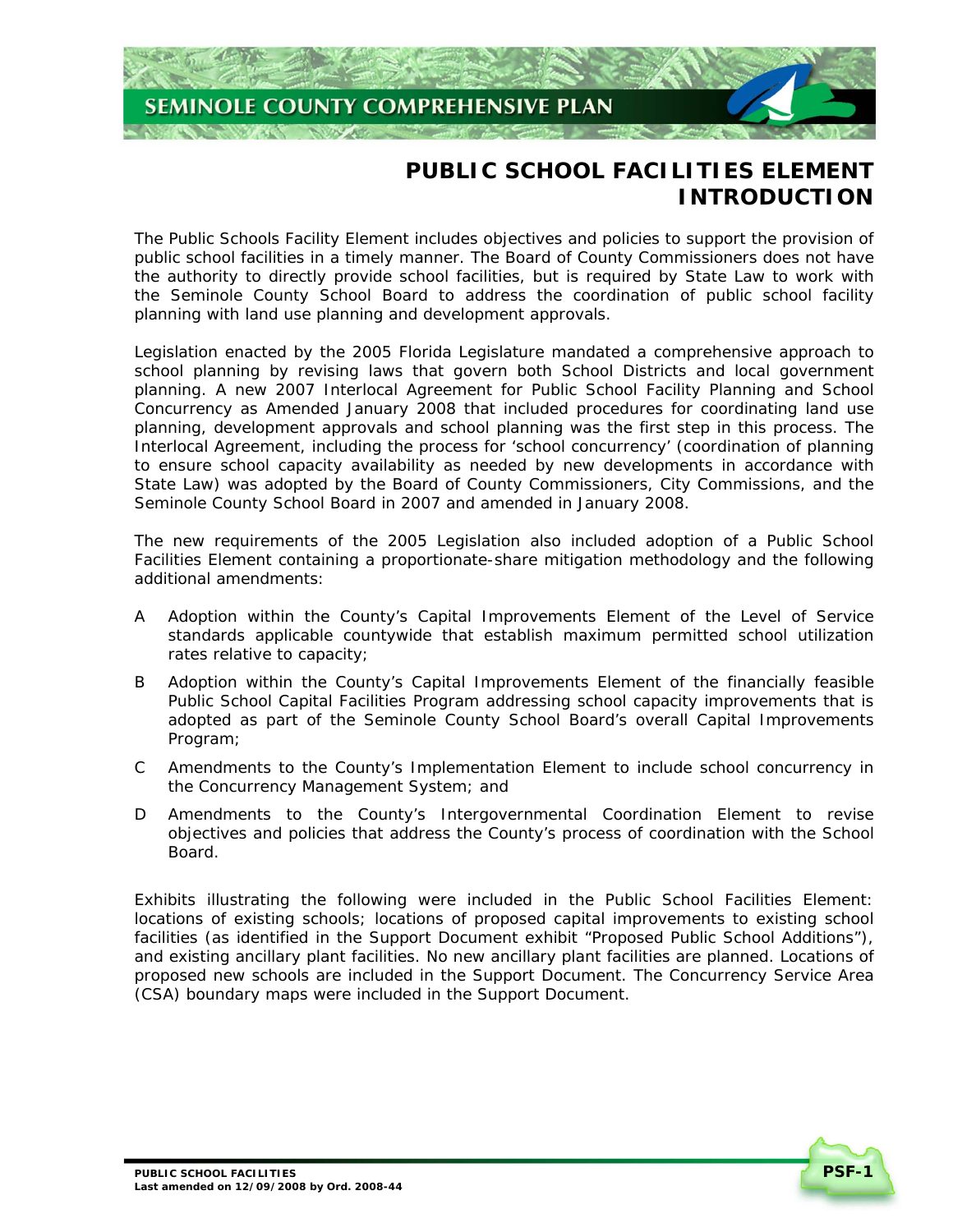



**This page intentionally left blank.** 

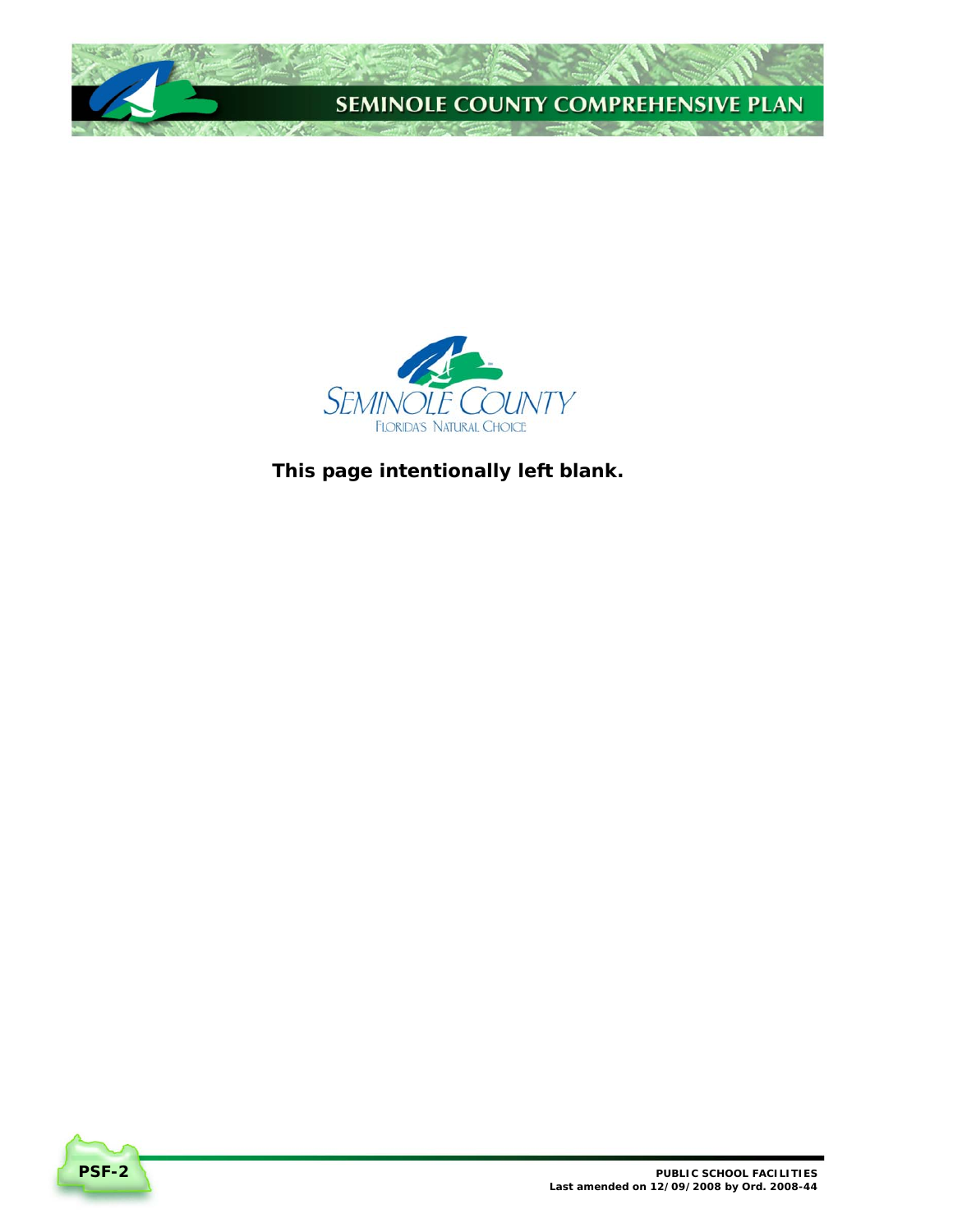

# **PUBLIC SCHOOL FACILITIES ELEMENT ISSUES AND CONCERNS**

# **Issue PSF 1 Identifying Sites for Future School Facilities**

In 1999, in compliance with changes to the State Planning Law, Seminole County specified those land use designations in the unincorporated area within which schools are allowable uses. However, based on the findings of the 2006 Evaluation and Appraisal Report (EAR), available vacant land in the unincorporated area with site sizes most desired by the School Board has been increasingly in short supply. The 2006 EAR findings indicated, in fact, that most development in unincorporated Seminole County was anticipated to primarily take place in future on infill parcels, or within areas in need of redevelopment. The lack of significant tracts of land in the increasingly urban unincorporated area will also affect potential public facilities with which a school might have co-located. School Board site standards may need to be re-examined in light of the shortage of lands. The 2007 Interlocal Agreement for Public School Facility Planning and School Concurrency as Amended January 2008 provides a process for identifying future school sites. The process includes, at a minimum, semiannual meetings of the Planning Technical Advisory Committee (PTAC) that can be used to coordinate land use and school facility planning. The next step in that process is a committee created by the 2007 Interlocal Agreement for Public School Facility Planning and School Concurrency as Amended January 2008, the Public Schools Facilities Planning Committee (PSFPC). The PSFPC has several responsibilities, including review of PTAC findings and submittal of recommendations to the School Board. In order to ensure that the redevelopment and revitalization of older portions of unincorporated Seminole County can continue, the issue of sites will continually need to be addressed as part of the ongoing cooperative planning effort specified by the 2007 Interlocal Agreement for Public School Facility Planning and School Concurrency as Amended January 2008.

# **Issue PSF 2 Population and Student Projections**

In accordance with the 2007 Interlocal Agreement for Public School Facility Planning and School Concurrency as Amended January 2008, the County and School Board will share population projections and projections of student enrollment for use in their planning efforts. The 2007 Interlocal Agreement for Public School Facility Planning and School Concurrency as Amended January 2008 specifies that the parties will use student enrollment projections provided by the School Board. However, the source of student enrollment projections is based on the Capital Outlay Full Time Equivalent (COFTE) cohort projections issued by the Department of Education in July of each year. These COFTE projections are related to past enrollment trends and do not consider such factors as redevelopment. The County rarely uses age cohort information in its general planning efforts. The findings of the 2006 Evaluation and Appraisal Report (EAR) included population projections revealing continued population growth for the 2006- 2025 planning horizon at a rate of 15% annually. The rate is slower than in past because redevelopment tends to take place at a slower rate. As the COFTE projections do not include the anticipation of redevelopment, the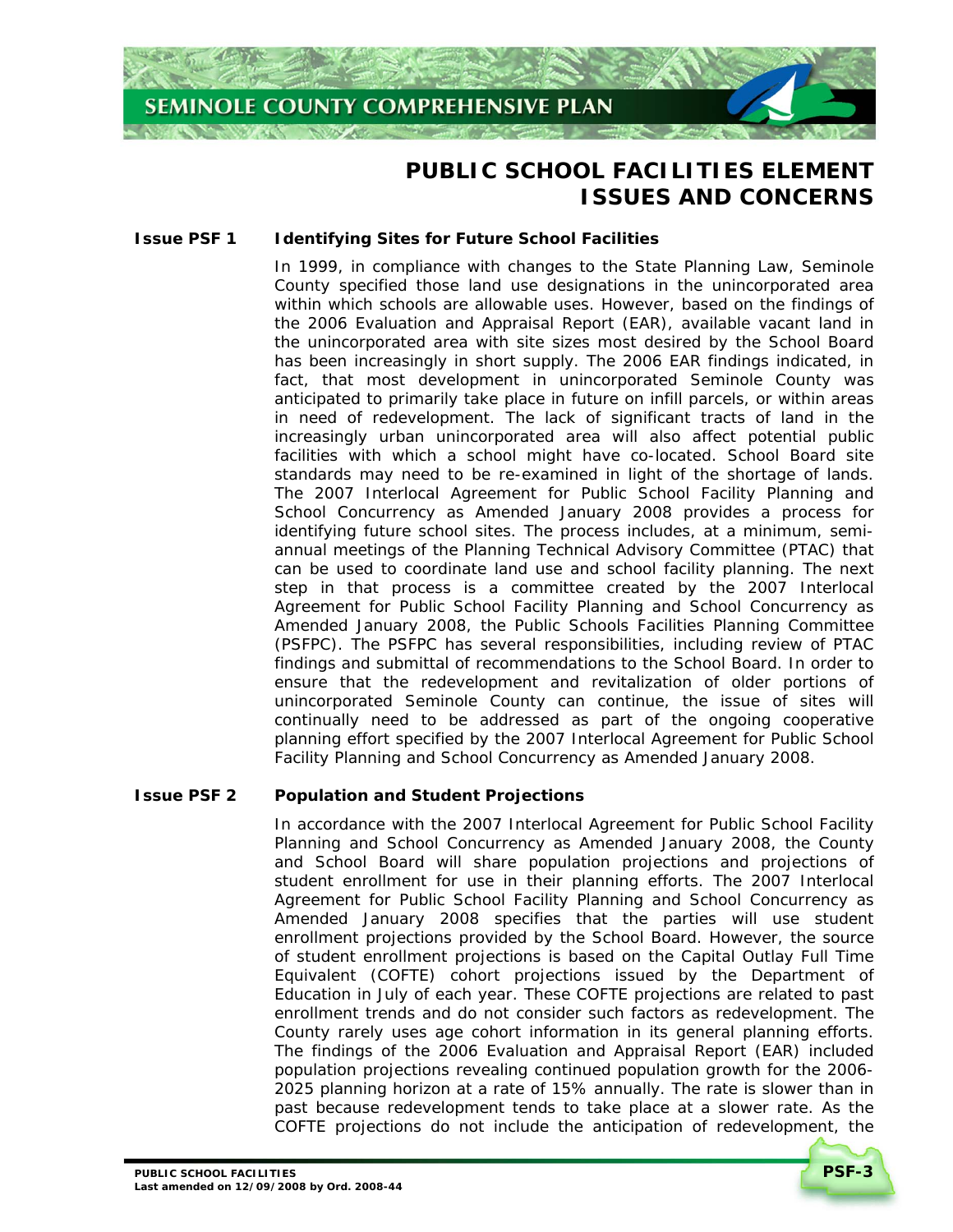

concern remains that redevelopment efforts may by stymied by lack of planning for students that may be generated by redevelopment efforts, unless proportionate share mitigation efforts or other mechanisms are used.

#### **Issue PSF 3 Proportionate Share Mitigation Efforts and Alternative Mechanisms for Ensuring School Capacity**

The 2007 Interlocal Agreement for Public School Facility Planning and School Concurrency as Amended January 2008 outlined the process by which the School Board may entertain proportionate share mitigation options. Proportionate share mitigation allows a developer to pay that portion of the cost of providing capacity in a school facility that is necessary to serve that particular development or redevelopment project. The methodology for calculating a developer's proportionate share as specified in the 2007 Interlocal Agreement for Public School Facility Planning and School Concurrency as Amended January 2008 is included in this Element and will be added to the County's Land Development Code (LDC) as part of the Concurrency Management System. Mitigation options offer a variety of alternatives, including construction of a charter school by the developer. If a mitigation proposal fails, the 2007 Interlocal Agreement for Public School Facility Planning and School Concurrency as Amended January 2008 offers an appeal process specified by Chapter 120, Florida Statutes (FS) as an alternative.

Another allowable alternative mechanism for mitigation impacts on schools is the establishment of an Educational Facilities Benefit District as allowed by Section 1013.355, F.S. This option permits school districts and local governments to enter into separate Interlocal Agreements to arrange for financing a school to allow redevelopment, revitalization or other development efforts, when property owners involved agree to this special assessment. Osceola County adopted an ordinance creating such a District in 2003. Should redevelopment and revitalization efforts in unincorporated Seminole County be unable to proceed, even with proportionate share mitigation, further examination of the use of an Educational Facilities Benefit District may be needed.

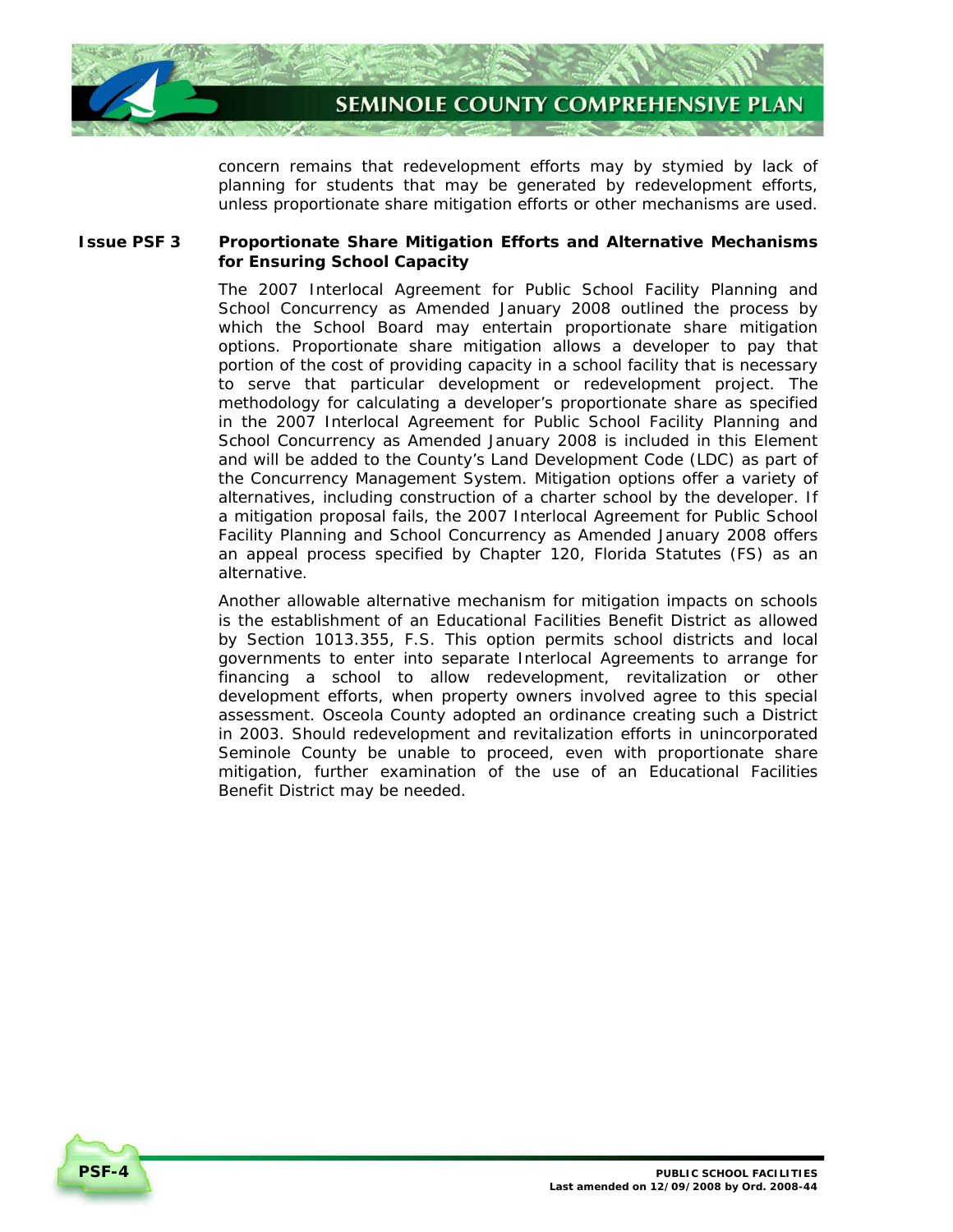

# **PUBLIC SCHOOL FACILITIES ELEMENT GOALS, OBJECTIVES AND POLICIES**

#### **GOAL**

As a basic tenet of community life, it is the goal of Seminole County to contribute to and maintain a high quality public school environment and diverse education system.

# **OBJECTIVE PSF 1 LEVEL OF SERVICE STANDARDS AND SERVICE BOUNDARIES**

The County shall coordinate with the School Board in the School Board's efforts to correct existing deficiencies and address future needs through implementation of adopted level of service standards and appropriate public school facility service area boundaries. The level of service standard is a countywide standard specified in the 2007 Interlocal Agreement for Public School Facility Planning and School Concurrency as Amended January 2008, wherein the following terms are used: Permanent FISH (Florida Inventory of School Houses), meaning the permanent facilities within the inventory of land, buildings and rooms in public educational facilities used by the Florida Department of Education, Office of Educational Facilities; and Level of Service (LOS) Standard, meaning a standard established to measure utilization of capacity within a Concurrency Service Area (CSA). Current LOS within a CSA is determined by dividing the full-time equivalent student count (FTE) for the Fall Semester at the same type of schools by the permanent FISH capacity of the same type of schools. Projected or future LOS is determined by the dividing the projected enrolled students at the same type of schools within a CSA by the planned permanent FISH capacity of the same type of schools.

#### **Policy PSF 1.1 Adoption of Level of Service Standards**

To ensure that the capacity of schools is sufficient to support student growth, Seminole County, the cities within the County and the School Board agree that the desired LOS standard shall be 100% of the aggregate permanent FISH capacity for each school type within each Concurrency Service Area (CSA). To financially achieve the desired LOS standard, the following tiered LOS standard is established as follows:

|                       | 2008 - 2012          | Beginning 2013       |
|-----------------------|----------------------|----------------------|
| Elementary and Middle | 100% of Permanent    | 100% of Permanent    |
| CSA                   | <b>FISH Capacity</b> | <b>FISH Capacity</b> |
| High School CSA       | 110% of Permanent    | 100% of Permanent    |
|                       | <b>FISH Capacity</b> | <b>FISH Capacity</b> |

# **Policy PSF 1.2 Use of Level of Service Standards (LOS)**

The County shall operate its concurrency management system (CMS) with the input of the School Board regarding compliance with the level of service standard (LOS) that has been established for each type of school in order to ensure that the LOS is maintained.

#### **Policy PSF 1.3 Use of Concurrency Service Area Boundaries**

School concurrency shall be implemented in Seminole County using Concurrency Service Area Boundaries (CSAs) as adopted by the Seminole County School Board.

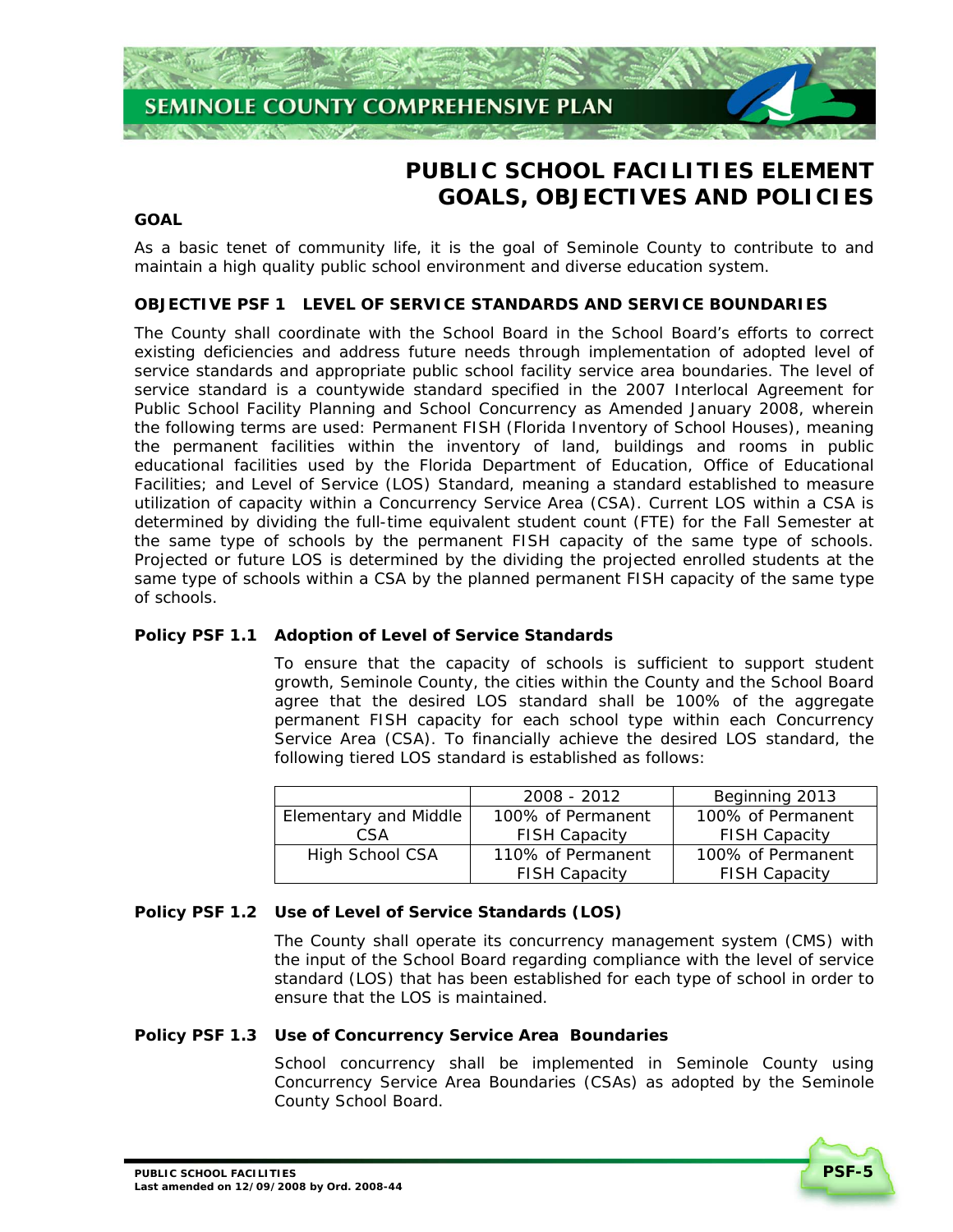

# **Policy PSF 1.4 CSAs for Each Type of School**

The CSA boundaries established by the School Board will be based on clustered attendance zones for each school type (elementary, middle and high school) and will be re-evaluated by the School Board as needed.

#### **Policy PSF 1.5 Review of Boundary Changes**

The County shall review proposed public school facility service area boundary changes and submit comments to the School District within 45 days of receipt.

#### **Policy PSF 1.6 Coordination of School District Capital Program and Potential Service Area Boundary Changes**

The School Board annual update of its Capital Improvements Schedule will include review of service area boundaries, and, if necessary updates to the CSA map.

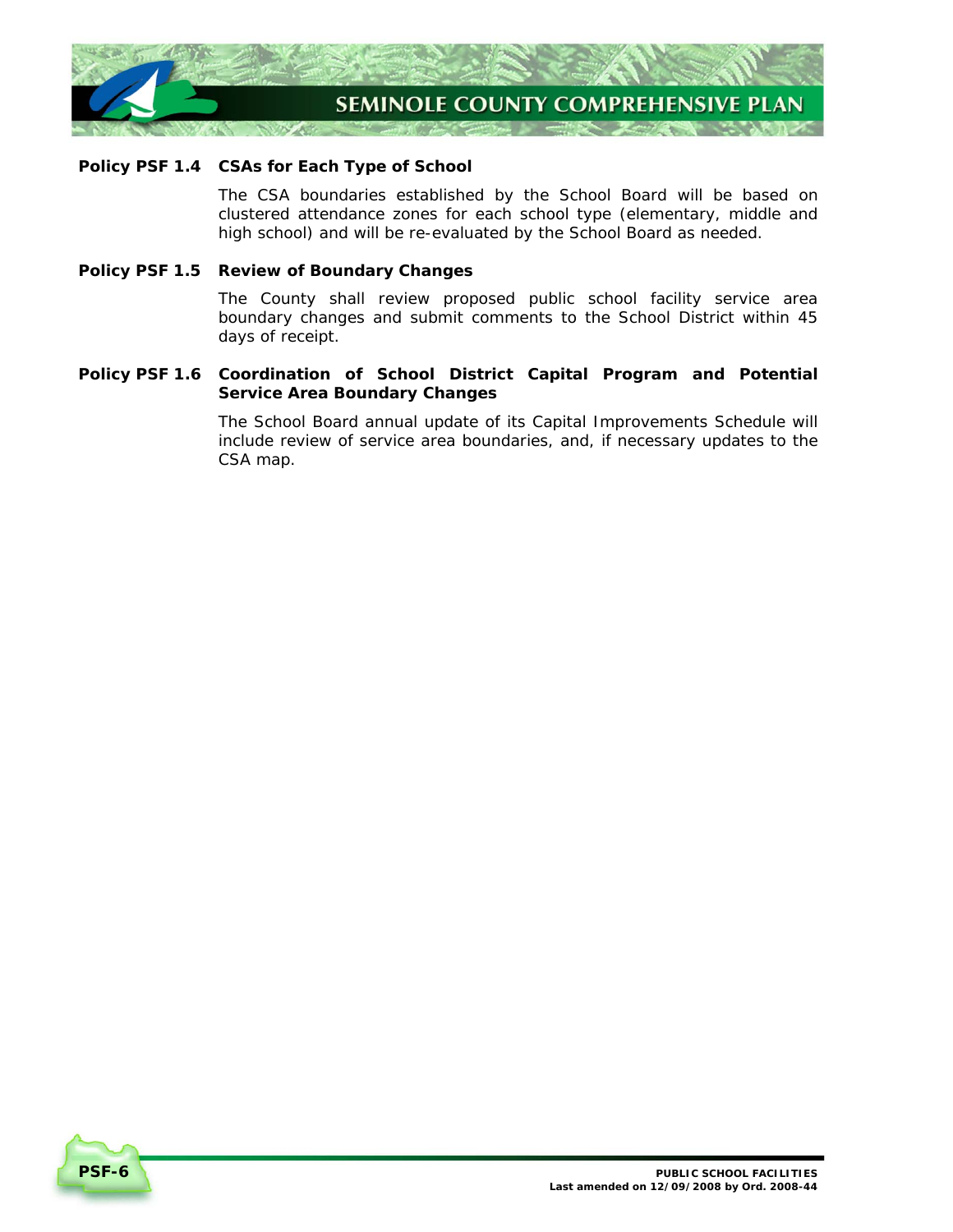

# **OBJECTIVE PSF 2 DEVELOPMENT REVIEW COORDINATION TO ACHIEVE CONCURRENCY**

The County will coordinate its development review efforts with the Seminole County School Board and the cities to achieve concurrency in all public school facilities serving students who reside in the unincorporated area.

# **Policy PSF 2.1 Development Review Process**

No site plans, final subdivision or functional equivalent shall be approved by the County until a School Capacity Availability Letter (SCALD) has been issued, pursuant to the availability standard specified in Section 163.3180(13)(e), F.S., unless the development has been found exempt from school concurrency.

#### **Policy PSF 2.2 Adoption of School Concurrency Regulations**

Seminole County shall adopt school concurrency provisions into its Land Development Code (LDC) consistent with the requirements of the 2007 Interlocal Agreement for Public School Facility Planning and School Concurrency as Amended January 2008, adopted in 2007 and amended in January, 2008.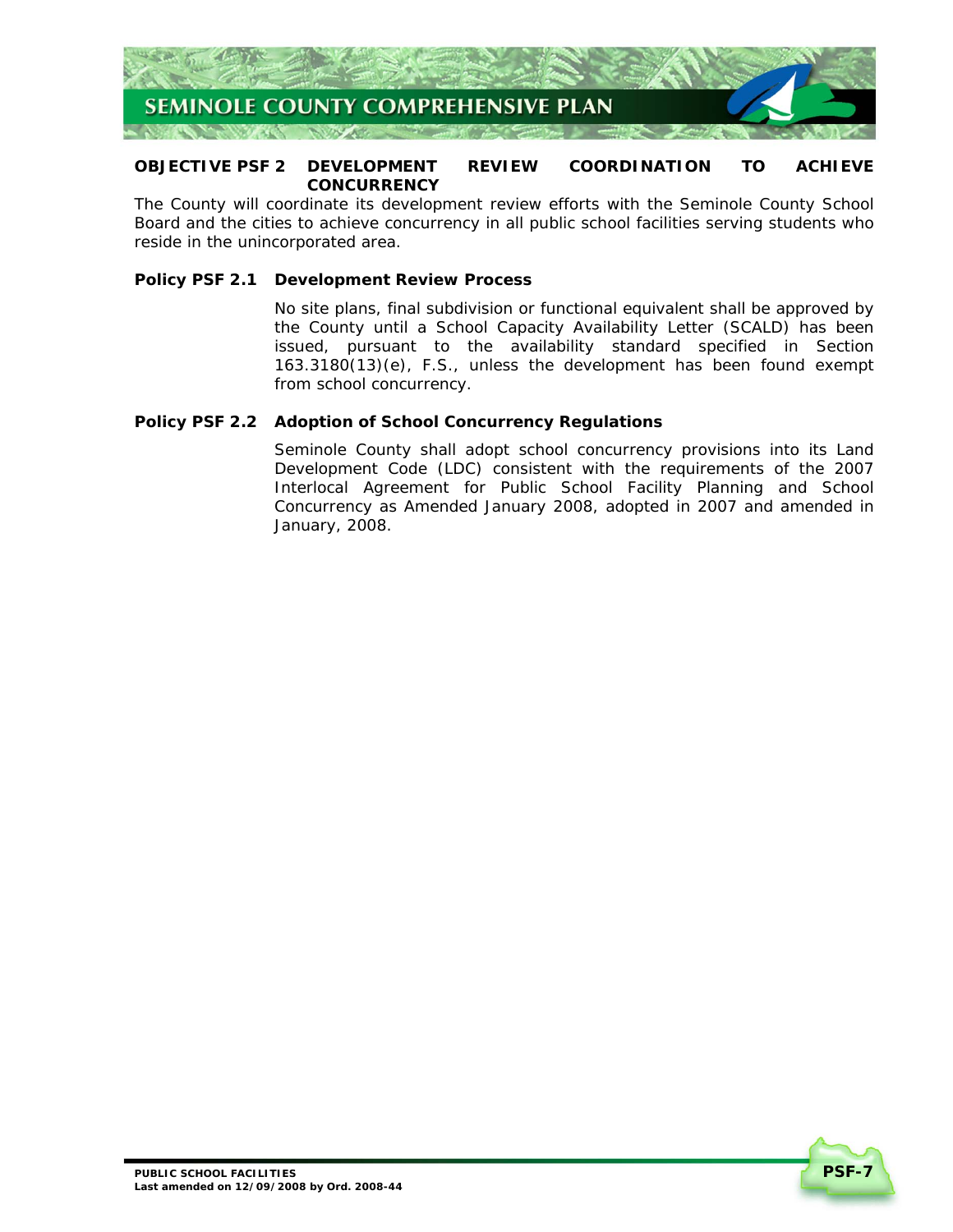

# **OBJECTIVE PSF 3 COORDINATION OF EXISTING AND FUTURE SCHOOL FACILITY PLANNING WITH THE FUTURE LAND USE ELEMENT AND DEVELOPMENT APPROVAL PROCESS**

The County shall coordinate future siting of schools and capacity needs with development permitting and changes to the Future Land Use Plan Map (FLUM).

# **Policy PSF 3.1 Coordination of Comprehensive Plan Amendments and Facility Planning**

The County will coordinate the timing and approval of administrative and privately submitted comprehensive plan land use map amendments with the availability of school facility capacity.

# **Policy PSF 3.2 Site Sizes and Co-Location in Unincorporated Seminole County**

The County shall follow the site selection process identified in the 2007 Interlocal Agreement for Public School Facility Planning and School Concurrency for Public School Facility Planning and Concurrency as Amended January 2008. In addition, the County will work with the School District staff to identify sites for future educational facilities in the unincorporated area that meet the minimum standards of the School Board where possible and where consistent with the provisions of the Seminole County Plan. When the size of available sites does not meet the minimum School Board standards, the County will support the School Board in efforts to use standards more appropriate to a built urban environment. To the extent feasible, as a solution to the problem of lack of sufficiently sized sites, the County shall work with the School Board to achieve co-location of schools with County facilities such as libraries, parks and other County facilities.

# **Policy PSF 3.3 County Participation in Planning Technical Advisory Committee**

The County shall be represented at the Planning Technical Advisory Committee meetings, as provided in the for Public School Facility Planning and School Concurrency as Amended January 2008 for purposes of discussing population projections and other data.

# **Policy PSF 3.4 Determining Impacts**

The County and School District staff shall coordinate the determination of school capacity demands of new residential development through the development review process, during which time the School District staff shall apply student generation multipliers consistent with those applied by the Seminole County School Board as well as supplemental multipliers for mixed use development, and the Department of Education student enrollment projections.

# **Policy PSF 3.5 Notification of Submittal of Residential Applications**

The County shall notify the School Board's Planner of the submittal of all residential development pre-applications or formal applications within 15 days of submittal to the County and shall provide copies of subdivision plans and site plans with residential development for review.

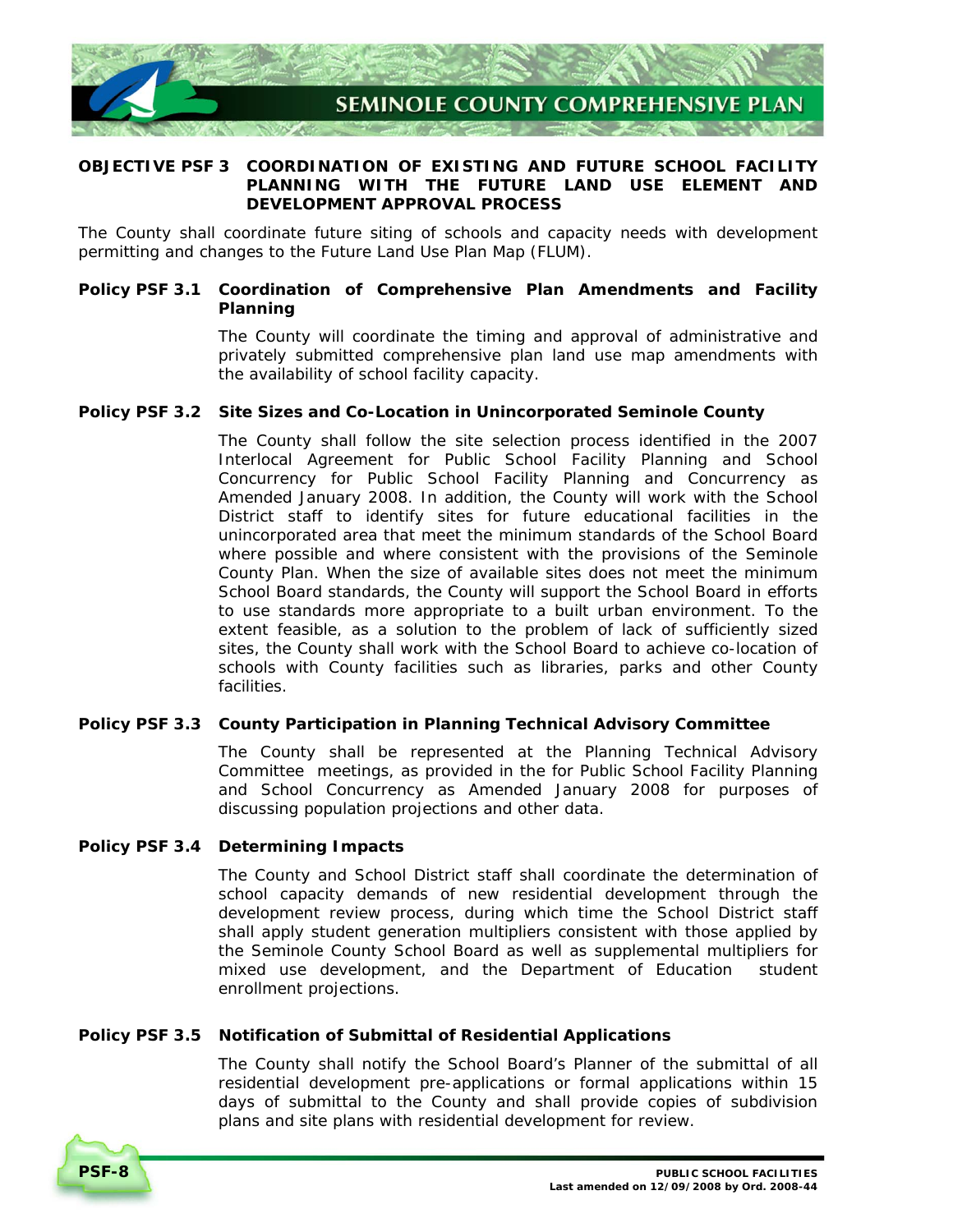

# **Policy PSF 3.6 Notification of Agendas**

The County shall continue to provide the School Board Planner with agendas containing proposed residential developments for pre-application conference, Development Review Committee, Local Planning Agency and County Commission meetings.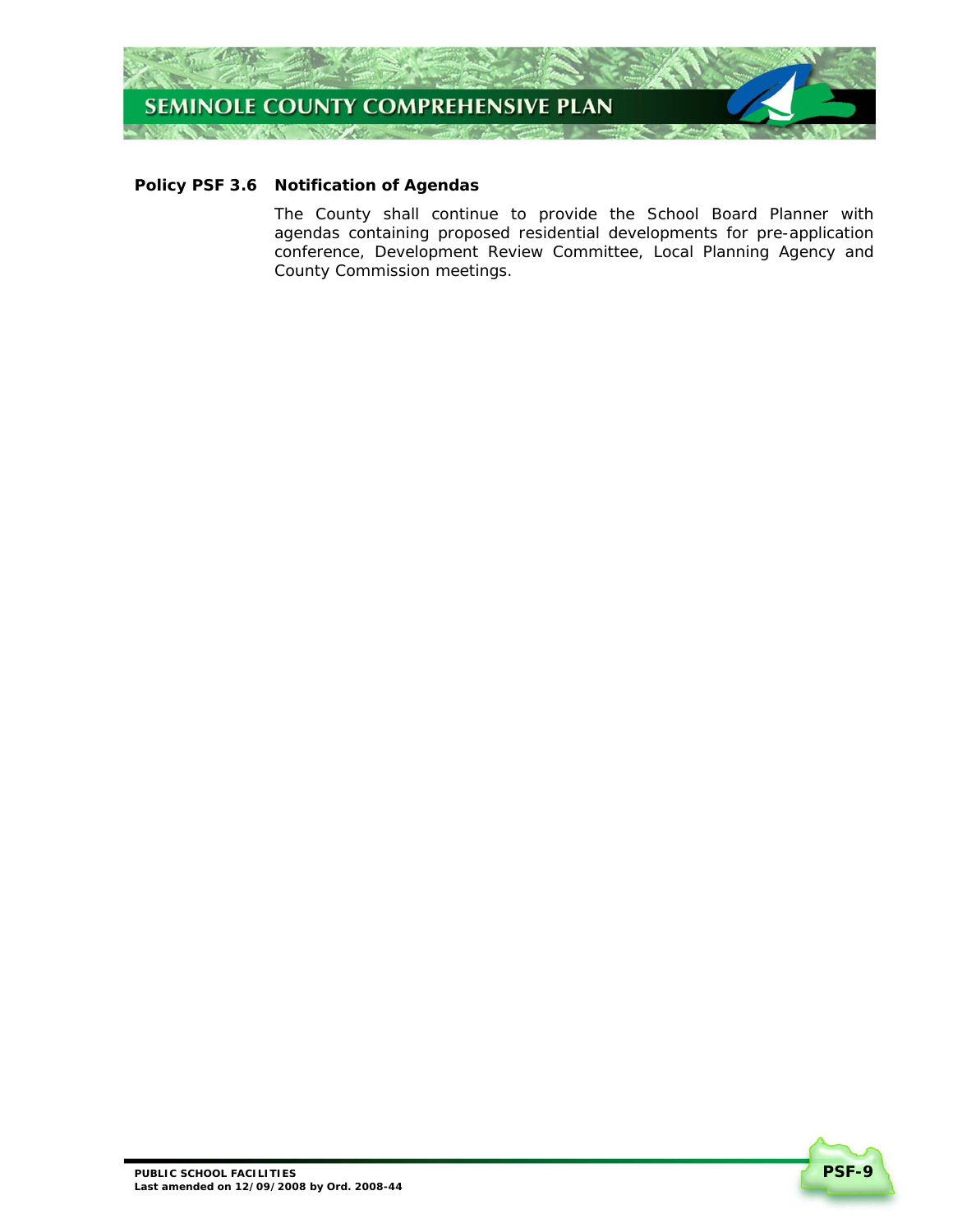

# **OBJECTIVE PSF 4 CONCURRENCY**

The County shall require that public school facility capacity is available concurrent with the impacts of new residential development, as required by Section 163.3180(13)(e), Florida Statutes.

# **Policy PSF 4.1 Timing of Concurrency Review**

Seminole County shall require that all new residential development be reviewed for school concurrency at the time of final subdivision, site plan or functional equivalent submittal.

#### **Policy PSF 4.2 Results of Concurrency Review**

In compliance with the availability standards of Section 163.3180(13)(e), FS, the County shall not deny a final subdivision plan, site plan or functional equivalent due to failure to achieve the adopted Level of Service for public school facilities when the following occurs:

- A Adequate school facilities are planned and will be in place or under construction within three (3) years of the date of approval of a final subdivision plan or site plan.
- B The developer executes a legally binding commitment to provide mitigation proportionate to the demand for public school facilities consistent with the methodology in the 2007 Interlocal Agreement for Public School Facility Planning and School Concurrency as Amended January 2008 which has been adopted into the County's Land Development Code .

# **Policy PSF 4.3 Residential Uses Exempt from the Requirements of School Concurrency**

The following residential uses shall be exempt from the requirements of school concurrency:

- A All single family lots of record at the time the school concurrency implementing ordinance became effective.
- B Any new residential development that has a preliminary plat or site plan approval or the functional equivalent for a site specific development order prior to the commencement date of the School Concurrency Program.
- C Any amendment to a previously approved residential development which does not increase the number of dwelling units or change the type of dwelling units (i.e., single family to multi-family, for example).
- D Any age restricted community with no permanent residents under the age of 18 (a restrictive covenant limiting the age of residents to 18 and older shall be required).

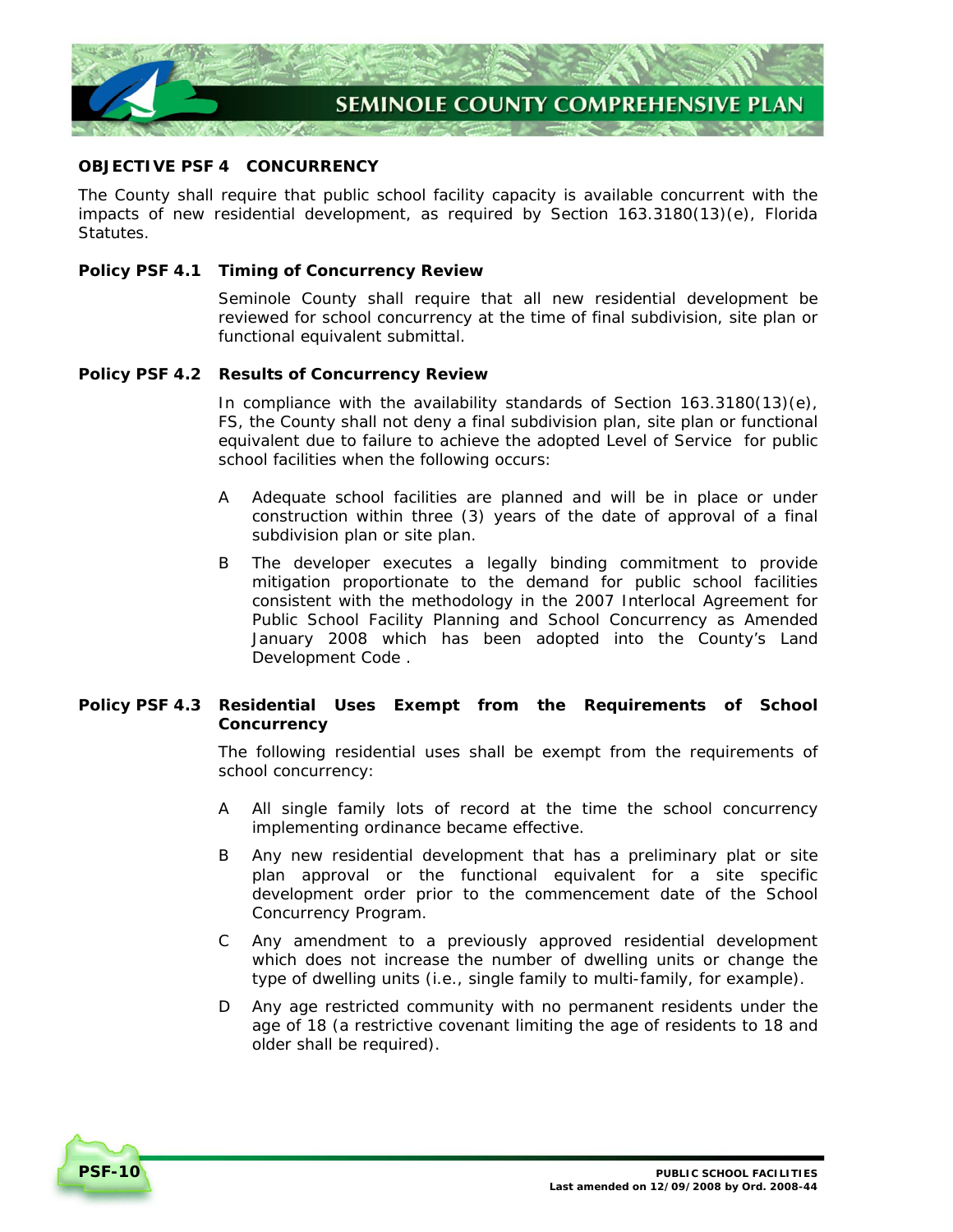

# **Policy PSF 4.4 Use of Revenues Received Through Proportionate Share Mitigation**

Any revenues received for proportionate share mitigation are to be spent on capital improvement projects to expand capacity for school facilities to enable them to accommodate students.

#### **Policy PSF 4.5 Proportionate Share Mitigation**

In the event there is not available school capacity to support a development, the School Board may entertain proportionate share mitigation options and, if accepted, shall enter into an enforceable and binding agreement with the developer to mitigate the impact from the development through the creation of additional school capacity.

- A When the anticipated student impacts from a proposed development cause the adopted LOS to be exceeded, the developer's proportionate share will be based on the number of additional student stations necessary to achieve the established LOS. The amount to be paid will be calculated by the cost per student station for elementary, middle and high school as determined and published by the State of Florida.
- B The methodology used to calculate a developer's proportionate share mitigation shall be as follows:

Proportionate Share =  $(1$ Development students minus Available Capacity) times <sup>2</sup>Total Cost per student station

*Where:* 

 $1$ Development students  $=$  those students from the development that are assigned to a CSA and have triggered a deficiency of the available capacity.

 $2$ Total Cost = the cost per student station as determined and published by the State of Florida.

- C The applicant shall be allowed to enter a 90-day negotiation period with the School Board in an effort to mitigate the impact from the development through the creation of additional capacity. Upon identification and acceptance of a mitigation option deemed financially feasible by the School Board, the developer shall enter into a binding and enforceable development agreement with the School Board.
	- 1 A mitigation contribution provided by a developer to offset the impact of a residential development must be directed by the School Board toward a school capacity project identified in the School Board's Five-Year Capital Improvement Plan. Capacity enhancing projects identified within the first three years of the Five-Year Capital Improvement Plan shall be considered as committed in accordance with Section 9.5 of the 2007 Interlocal Agreement for Public School Facility Planning and School Concurrency as Amended January 2008.
	- 2 If capacity projects are planned in years four or five of the School Board's Five-Year Capital Improvement Plan within the same CSA as the proposed residential development, the developer may pay his proportionate share to mitigate the proposed development in

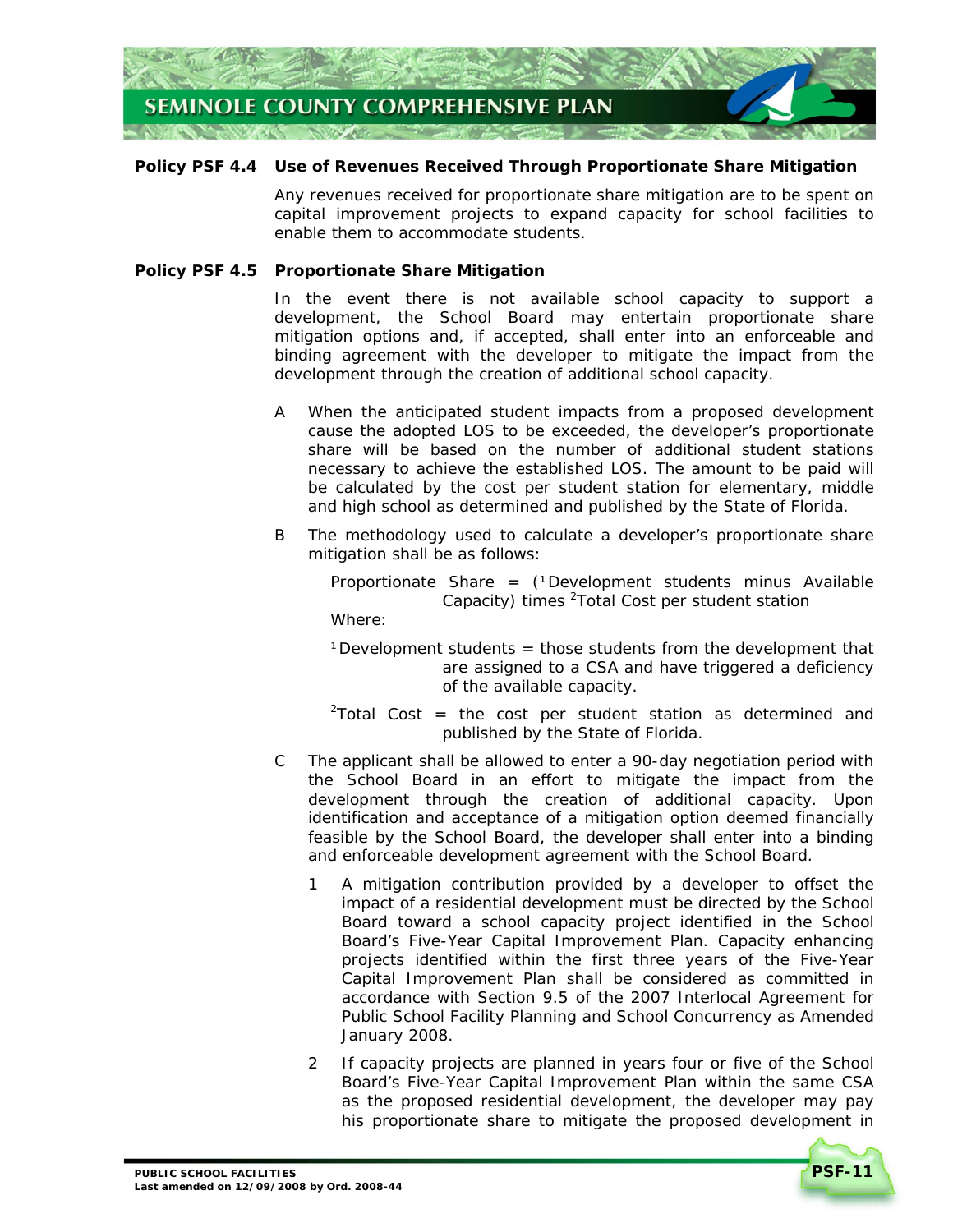

accordance with the formula provided in Section 12.7 (B) of the above referenced Interlocal Agreement.

- 3 If a capacity project does not exist in the Capital Improvement Plan, the School Board will add a capacity project to satisfy the impacts from a proposed residential development, if it is funded through the developer's proportionate share mitigation contributions. Mitigation options may include, but are not limited to:
	- a Contribution of land or payment for land acquisition suitable for and in conjunction with, the provision of additional school capacity; or
	- b Mitigation banking based on the construction of a educational facility in exchange for the right to sell capacity credits; or
	- c Provide modular or permanent student stations acceptable for use as an educational facilities; or
	- d Provide additional student stations through the remodeling of existing buildings acceptable for use as an educational facility; or
	- e Construction or expansion of permanent student stations at the impacted school within the CSA; or
	- f Construction of a educational facility in advance of the time set forth in the School Board's Five-Year Capital Improvement Plan.
- D For mitigation measures (a) thru (f) above, the estimated cost to construct the mitigating capacity will reflect the estimated future construction costs at the time of the anticipated construction. Improvements contributed by the developer shall receive school impact fee credit.
- E Developer shall receive an impact fee credit for the proportionate share mitigation. Credits will be given for that portion of the impact fees that would have been used to fund the improvements on which the proportionate fair share contribution was calculated. The portion of impact fees available for the credit will be based on the historic distribution of impact fee funds to the school type (elementary, middle, high) in the appropriate CSA. Impact fee credits shall be calculated at the same time as the applicant's proportionate share obligation is calculated. Any school impact fee credit based on proportionate fair share contributions for a proposed development cannot be transferred to any other parcel or parcels of real property within the CSA.
- F A proportionate share mitigation contribution shall not be subsequently amended or refunded after final site plan or plat approval to reflect a reduction in planned or constructed residential density.
- G Impact fees shall be credited against the proportionate share mitigation total.

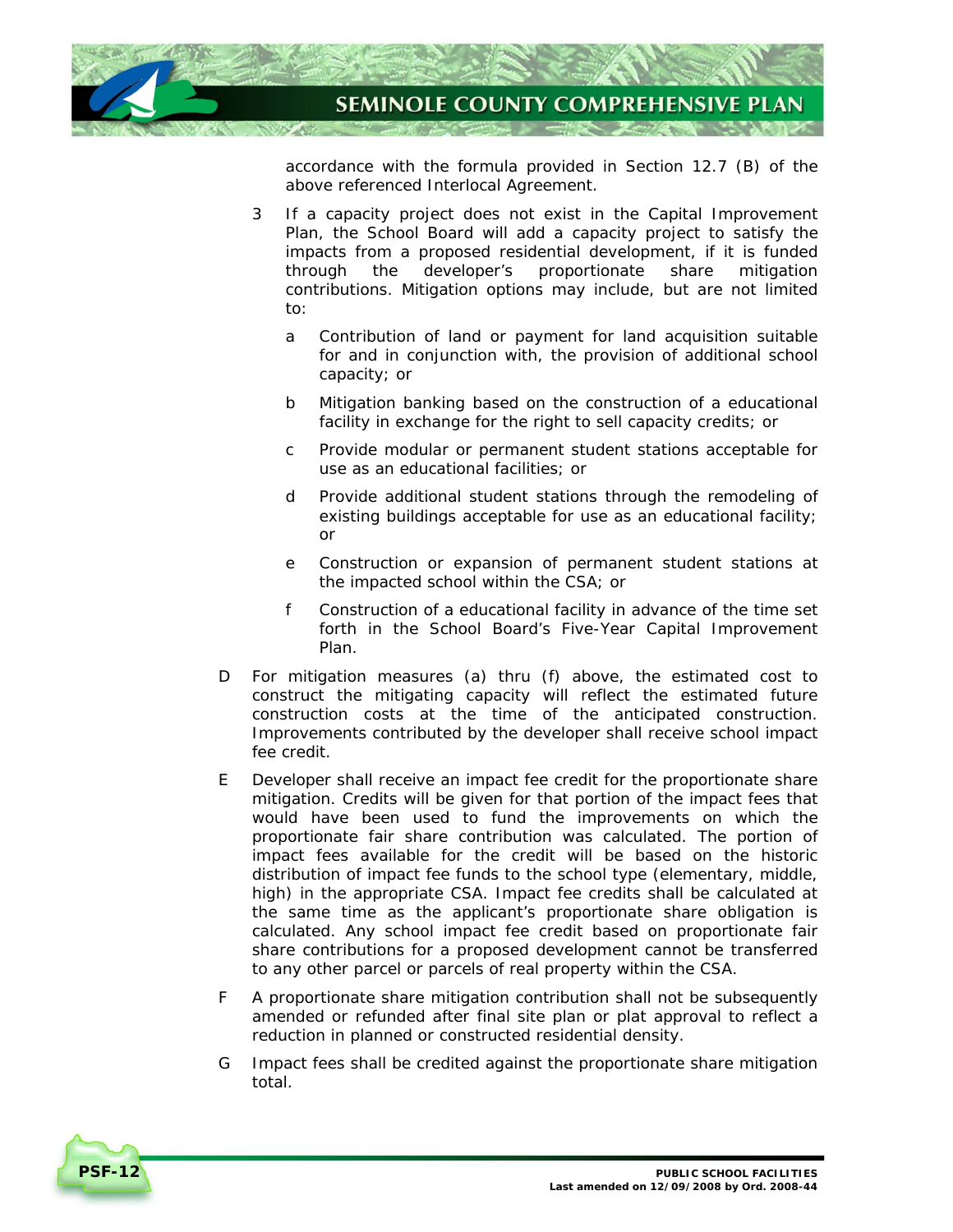

- H Any proportionate share mitigation must be directed by the School Board toward a school capacity improvement identified in the School Board's Five-Year Capital Improvement Plan.
- I Upon conclusion of the negotiation period, a second Determination Letter shall be issued. If mitigation is agreed to, the School Board shall issue a new Determination Letter approving the development subject to those mitigation measures agreed to by the local government, developer and the School Board. Prior to, site plan approval, final subdivision approval or the functional equivalent, the mitigation measures shall be memorialized in an enforceable and binding agreement with the local government, the School Board and the Developer that specifically details mitigation provisions to be paid for by the developer and the relevant terms and conditions. If mitigation is not agreed to, the Determination Letter shall detail why any mitigation proposals were rejected and why the development is not in compliance with school concurrency requirements. A SCALD indicating either that adequate capacity is available, or that there is not a negotiated proportionate share mitigation settlement following the 90day negotiation period as described in Section 12.7(B) of this Agreement, constitutes final agency action by the School Board for purposes of Chapter 120, FS

**Appeal Process.** A person substantially affected by a School Board's adequate capacity determination made as a part of the School Concurrency Process may appeal such determination through the process provided in Chapter 120, FS

The Proportionate Share Mitigation methodology will be contained within the Seminole County Land Development Code after July 1, 2008. The methodology is also included within the 2007 Interlocal Agreement for Public School Facility Planning and School Concurrency as Amended in January 2008.

# **Policy PSF 4.6 Use of Adjacent Concurrency Service Areas**

If the projected student growth from a residential development causes the adopted LOS to be exceeded in the Concurrency Service Area (CSA), an adjacent CSA which is contiguous with and touches the boundary of, the concurrency service area within which the proposed development is located shall be evaluated for available capacity. An adjacency evaluation review shall be conducted as follows:

- A In conducting the adjacency review, the School Board shall first use the adjacent CSA with the most available capacity to evaluate projected enrollment impact and, if necessary, shall continue to the next adjacent CSA with the next most available capacity in order to ensure maximum utilization of school capacity to the greatest extent possible.
- B Consistent with Rule 6A-3.0171, FAC, at no time shall the shift of impact to an adjacent CSA result in a total morning or afternoon transportation time of either elementary or secondary students to exceed 50minutes or one (1) hour, respectively. The transportation time shall be determined by the School Board transportation routing system and measured from the school the impact is to be assigned, to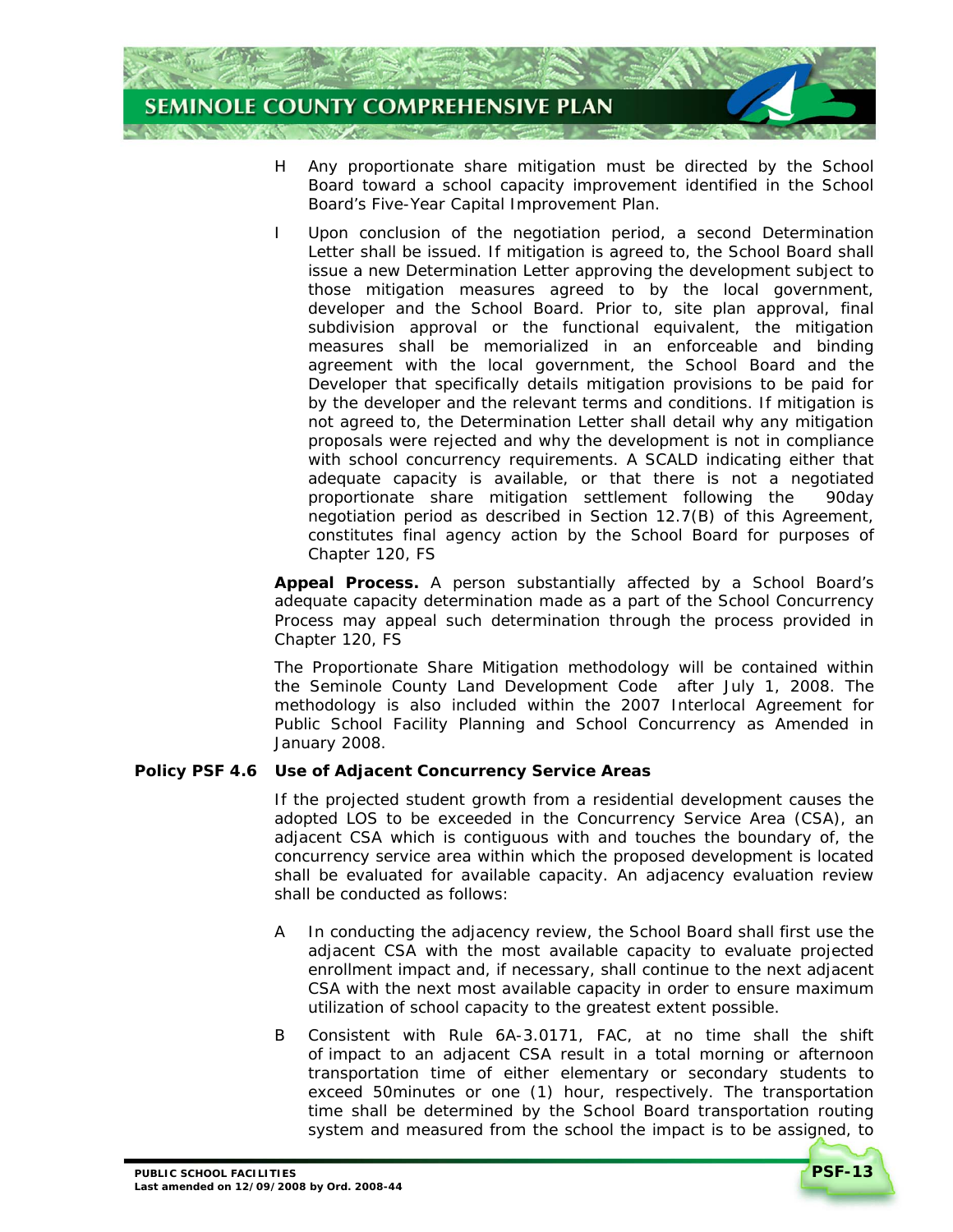

the center of the subject parcel/plat in the amendment application, along the most direct improved public roadway free from major hazards.

# **Policy PSF 4.7 Guidelines and Standards for Modification of Concurrency Service Areas**

Any Party to the 2007 Interlocal Agreement for Public School Facility Planning and School Concurrency as Amended in January 2008 (Agreement) may propose a change to the Concurrency Service Area (CSA) boundaries. Prior to adopting any change, the School Board will verify that as a result of the change:

- A The adopted level of service standards will be achieved and maintained for each year of the five-year planning period; and
- B The utilization of school capacity will be maximized to the greatest extent possible, taking into account transportation costs, court approved desegregation plans and other relevant factors.

The County and other parties to the Agreement shall observe the following process for modifying CSA maps:

- A Changes in school attendance boundaries shall be governed by School Board Policy 5.30, Section 120.54, FS and applicable uniform rules for administrative proceedings.
- B At such time as the School Board determines that a school(s) attendance boundary is appropriate considering the above standards, the School Board shall transmit the revised attendance zones or CSAs and data and analysis to support the changes to all parties to the Agreement and to the PSFPC.
- C The County, cities and PSFPC shall review the proposed amendment within the time frames prescribed by Section 120.54, FS
- D The change to a CSA boundary shall conform to revised attendance boundaries and become effective upon final adoption.

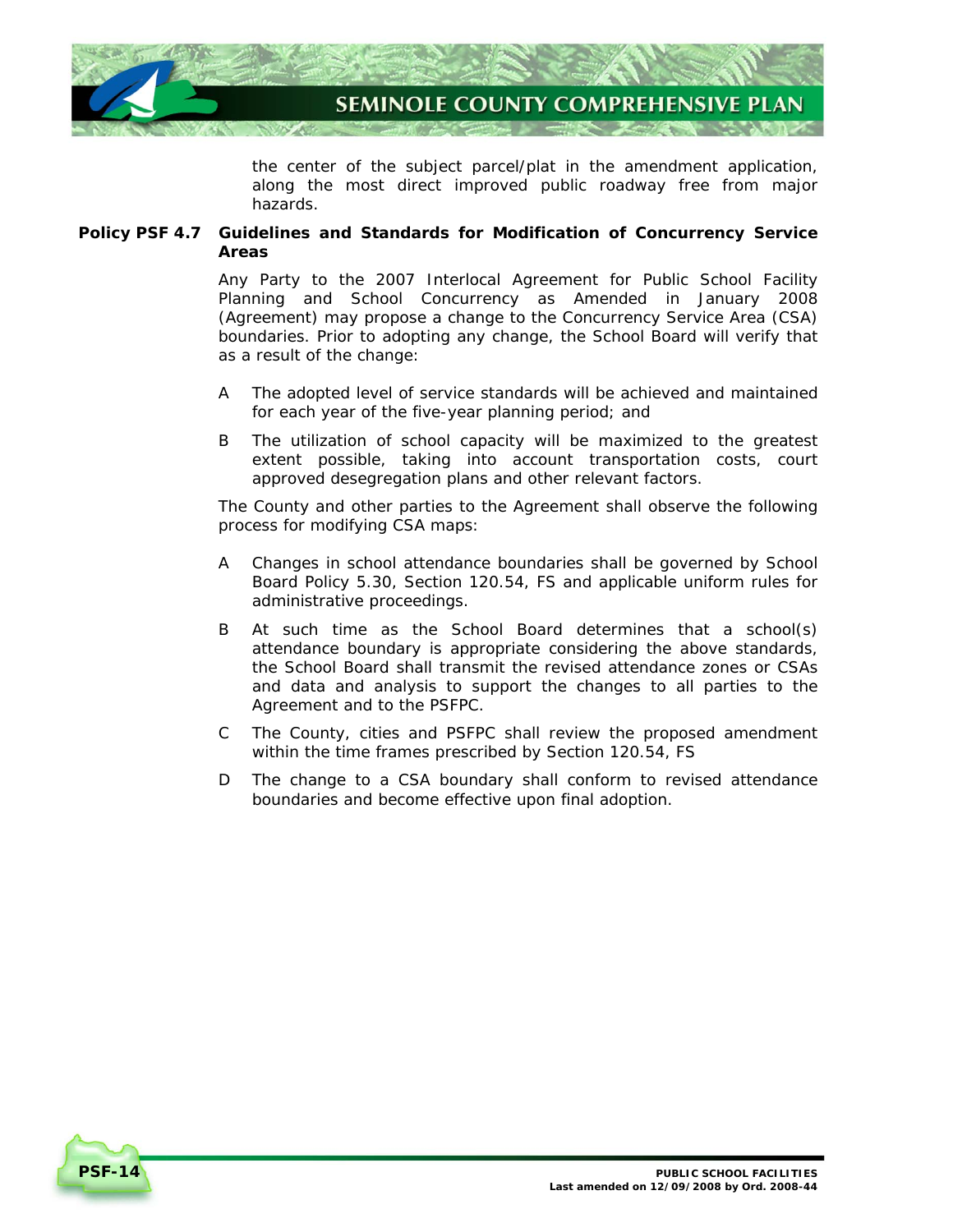

#### **OBJECTIVE PSF 5 PROCEDURE FOR ANNUAL UPDATE OF CAPITAL IMPROVEMENTS ELEMENT**

The County shall be responsible for the update to the Capital Improvements Element of the County Plan to ensure inclusion of those projects adopted within the School District financially feasible 5-Year Capital Improvements Schedule that are necessary to meet levels of service for existing and future demands.

# **Policy PSF 5.1 Annual Update of Capital Improvements Element**

On an annual basis, Seminole County shall update the Capital Improvements Element of the County Plan to include the School District of Seminole County Five-Year Capital Improvement Schedule for school capacity prior to December 31<sup>st</sup>.

# **Policy PSF 5.2 Addition of New Financially Feasible 5th Year Projects During Each Update**

Each annual update to the Capital Improvements Element shall include a new 5<sup>th</sup> year with its financially feasible school capacity projects that have been adopted by the School District in its update of the Five-Year Capital Improvement Schedule.

# **Policy PSF 5.3 Compliance with Florida Statute in timing of Capital Improvements Element Update**

The County shall amend its Capital Improvements Element to reflect changes to the School District's Five-Year Capital Facilities Plan in compliance with timing requirements of Florida Statutes.

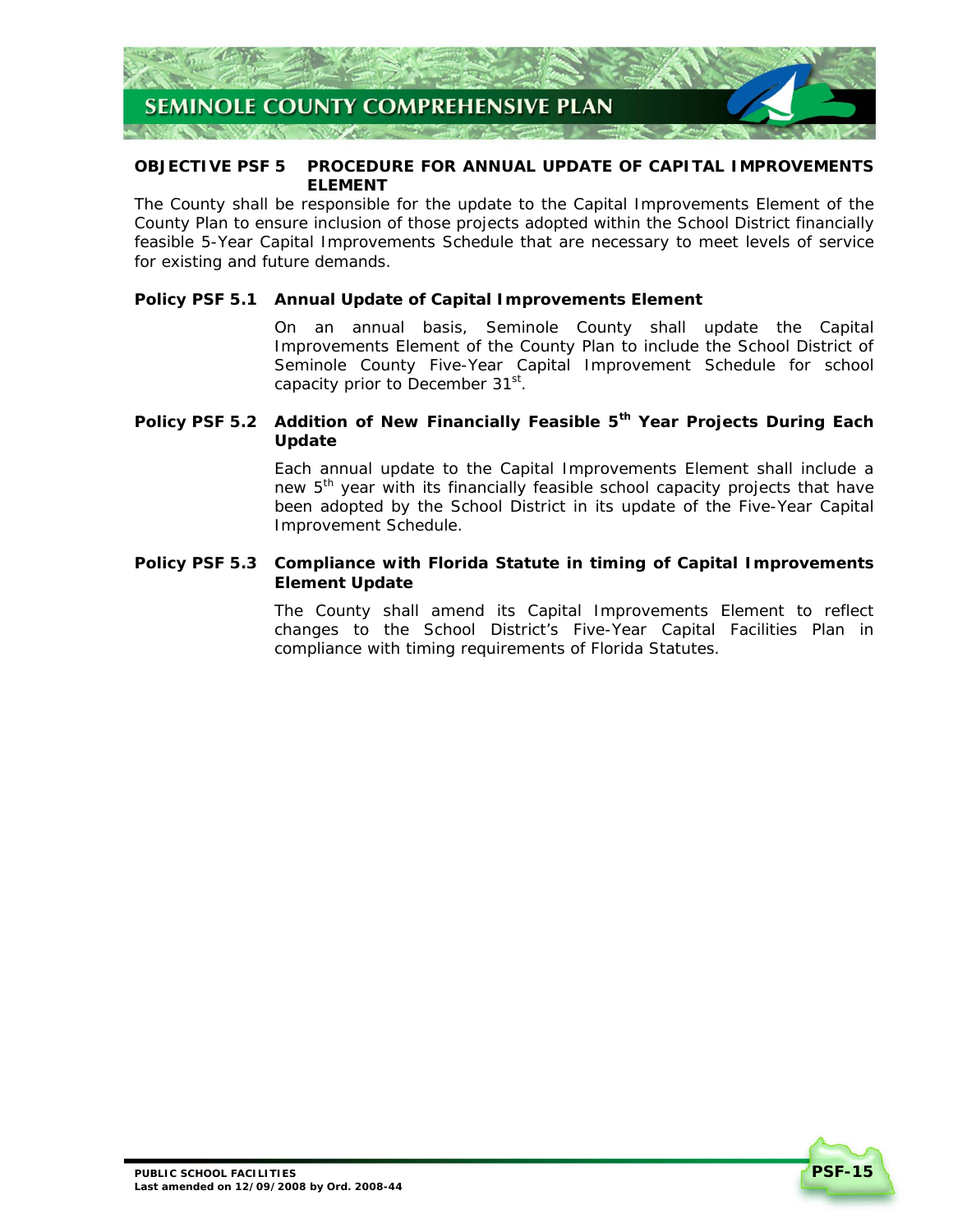

# **OBJECTIVE PSF 6 ENSURING COMPATIBILITY WITH SURROUNDING LAND USES, ENCOURAGING CO-LOCATION WITH APPROPRIATE COUNTY FACILITIES, LOCATION IN PROXIMITY TO RESIDENTIAL AREAS TO BE SERVED AND FUNCTION AS A COMMUNITY FOCAL POINT**

The County shall ensure compatibility of school facilities with surrounding land use through the County's Development Review Process and shall encourage, to the extent feasible, colocation of new schools with compatible County facilities, and the location of school facilities to serve as community focal points.

# **Policy PSF 6.1 Allowable Locations of School Sites and Compatibility Standards**

- A School sites are allowable within any land use designation in unincorporated Seminole County with the following exceptions: school sites proposed within areas identified as contained within the Environmentally Sensitive Lands Overlay are subject to the limitations of those lands, and, within the Rural Residential land use designations (Rural-3, Rural-5 and Rural-10), only elementary school sites are an allowable use. Notwithstanding any other provision of the Seminole County Plan, middle schools and high schools shall not be permitted on property located within the Wekiva River Protection Area except for 8.7 acres owned by the Seminole County School Board prior to October 26, 1999, which is located in the East Lake Sylvan Transitional Area, which is depicted in *Exhibit FLU: East Lake Sylvan Transitional Area/School Site*. Compatibility with adjacent land uses will be ensured through the following measures:
- B New school sites within unincorporated Seminole County must not be adjacent to any noxious industrial uses or other property from which noise, vibration, odors, dust, toxic materials, traffic conditions or other disturbances would have a negative impact on the health and safety of students.
- C Public school sites shall be located within the County's Urban/Rural Boundary or be compatible with compact urban growth patterns; provided, however, that elementary schools are compatible in rural areas but only when located proximate to existing established residential communities.
- D Public school sites shall be compatible with environmental protection, based on soils, topography, protected species and other natural resources on the site.
- E An assessment of critical transportation issues, including provision of adequate roadway capacity, transit capacity and bikeways, shall be performed for proposed school sites prior to any development to ensure safe and efficient transport of students.
- F New school sites within unincorporated Seminole County must minimize detrimental impacts on residential neighborhoods, hospitals, nursing homes and similar uses through the Development Review Process by, at a minimum, complying with Performance Standard requirements of the Seminole County Land Development Code (LDC) with respect to noise and light glare; provision of sufficient parking onsite so as to ensure that surrounding neighborhoods are not impacted; provision of

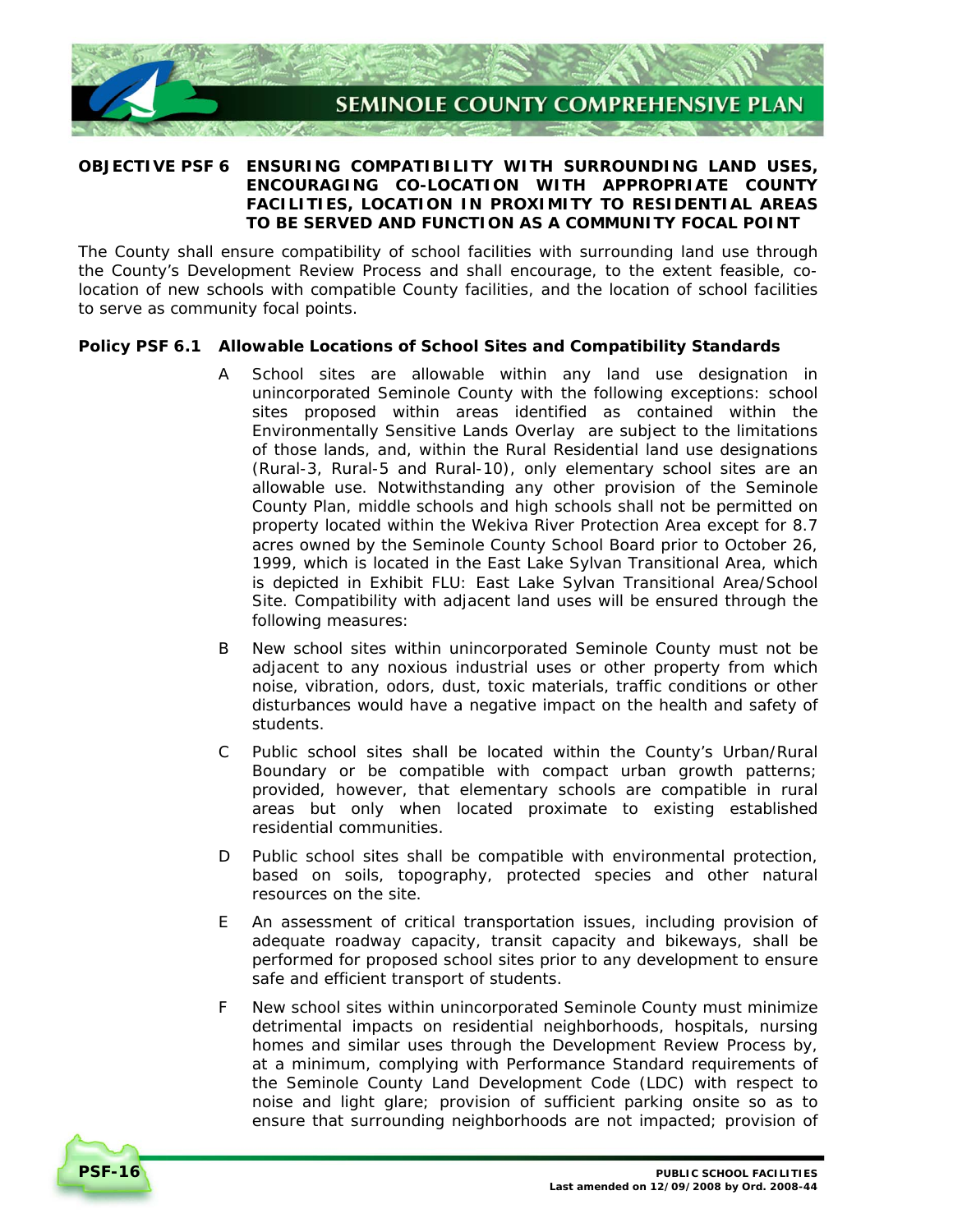

sufficient internal vehicular circulation to ensure that unsafe stacking of vehicles on access roads does not occur; and compliance with relevant active-passive bufferyard standards of the LDC.

- G New school sites for elementary and middle schools within the Urban Growth Boundary of unincorporated Seminole County shall be located in close proximity to existing or anticipated concentrations of residential development. New school sites for high schools and specialized schools within the Urban Growth Boundary of unincorporated Seminole County are suitable for other locations, due to their special characteristics.
- H The Development Review process for unincorporated Seminole County shall ensure that facilities such as sanitary sewer and potable water will be available at the time demanded by the new school site, and services such as public safety can also be provided.
- I New school sites in unincorporated Seminole County shall have safe ingress and egress for pedestrians, bicycles, cars, buses, service vehicles and emergency vehicles. High schools should be located with access to collector or arterial roads, rather than relying solely on local roads.

# **Policy PSF 6.2 Co-Location and Community Focal Point**

Recognizing that new schools are an essential component in creating a sense of community, to the extent feasible, Seminole County shall encourage the co-location of new school sites with appropriate County facilities, and shall encourage, through the Development Review Process, the location of new school sites so they may serve as community focal points. Where co-location takes place, the County may enter into an Interlocal Agreement with the School Board to address shared uses of facilities, maintenance costs, vehicular and bicycle parking, supervision and liability issues, among other concerns.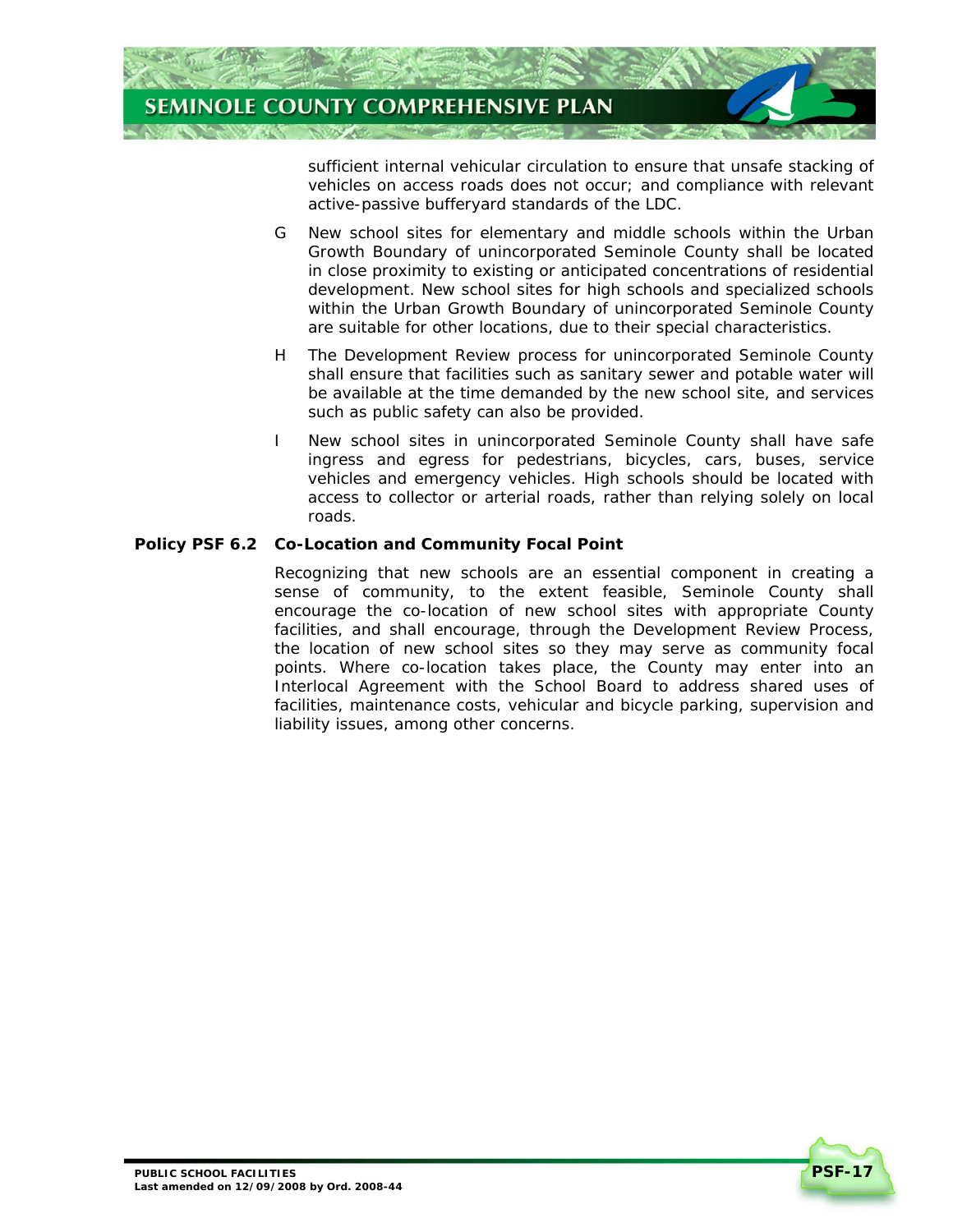

# **OBJECTIVE PSF 7 ENSURING PROVISION OF NECESSARY INFRASTRUCTURE**

The County will coordinate with the School Board to ensure the provision of public facilities to support the necessary functions of public school facilities.

# **Policy PSF 7.1 Maximizing Efficiency of Infrastructure**

During participation in the future school site identification process detailed in the 2007 Interlocal Agreement for Public School Facility Planning and School Concurrency as Amended January 2008, Seminole County shall seek to maximize efficient use of existing infrastructure and avoid sprawl development by identifying future school sites that take advantage of existing and planned roads, potable water, sanitary sewer, parks and drainage systems.

#### **Policy PSF 7.2 Safe Student Access**

Seminole County will ensure safe student access to school sites by coordinating the construction of new neighborhoods and residential developments, expansion of existing neighborhoods and developments and redevelopment or revitalization of existing neighborhoods and developments with safe road and sidewalk connections to school sites.

# **Policy PSF 7.3 Bicycle Access and Pedestrian Connection**

Seminole County will coordinate bicycle access to public schools consistent with the Seminole County countywide bicycle plan adopted by the Metropolitan Planning Organization, METROPLAN. In addition, Seminole County shall revise its Land Development Code as needed to specify that performance standards for new residential developments adjacent to existing and proposed school sites, other than age restricted developments, shall include pedestrian connections between the sidewalk network within the development and the adjacent school site.

#### **Policy PSF 7.4 Coordination to Ensure Necessary Off-site Improvements**

During the Development Review process for a proposed new school facility in the unincorporated area, Seminole County will work with the School Board to determine responsibility for the costs and construction of any needed off site improvements, such as signalization, installation of deceleration lanes, roadway striping for crosswalks, safe directional/ warning signage and installation of sidewalks.

Seminole County shall revise its Land Development Code as needed in compliance with State Law to specify that performance standards for a new development adjacent to or sharing an access road with an existing school or future school site shall mitigate the traffic impacts of the development on safe access to the school. Such mitigation efforts may include, but are not limited to: developer striping of crosswalks, developer installation of sidewalks, payment for safe directional/warning signage, and payment for signalization.

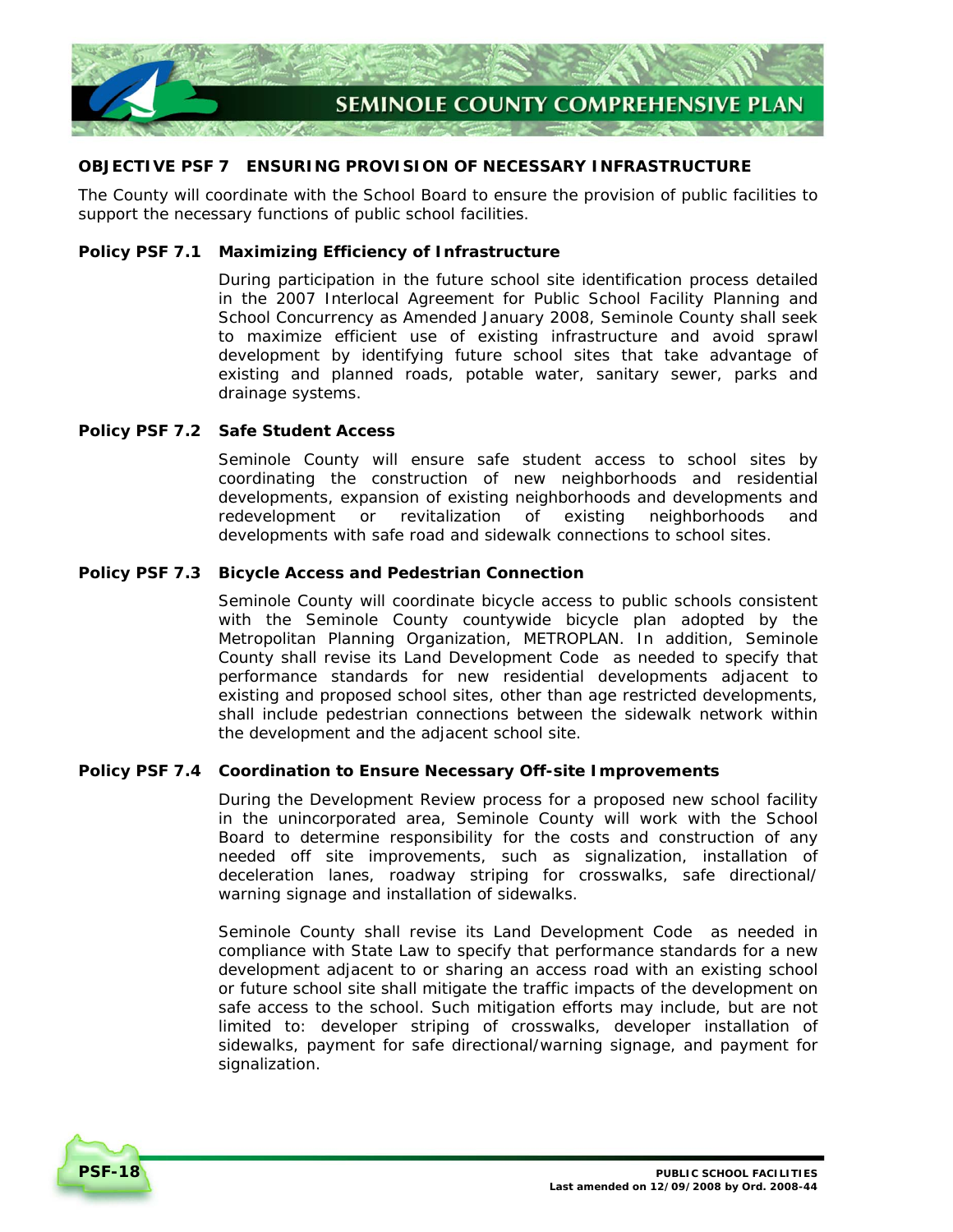

# **Policy PSF 7.5 Inclusion of Provisions for School Buses**

Seminole County shall revise its Land Development Code as needed to require the inclusion of school bus stops and turnarounds in new residential developments other than age restricted developments.